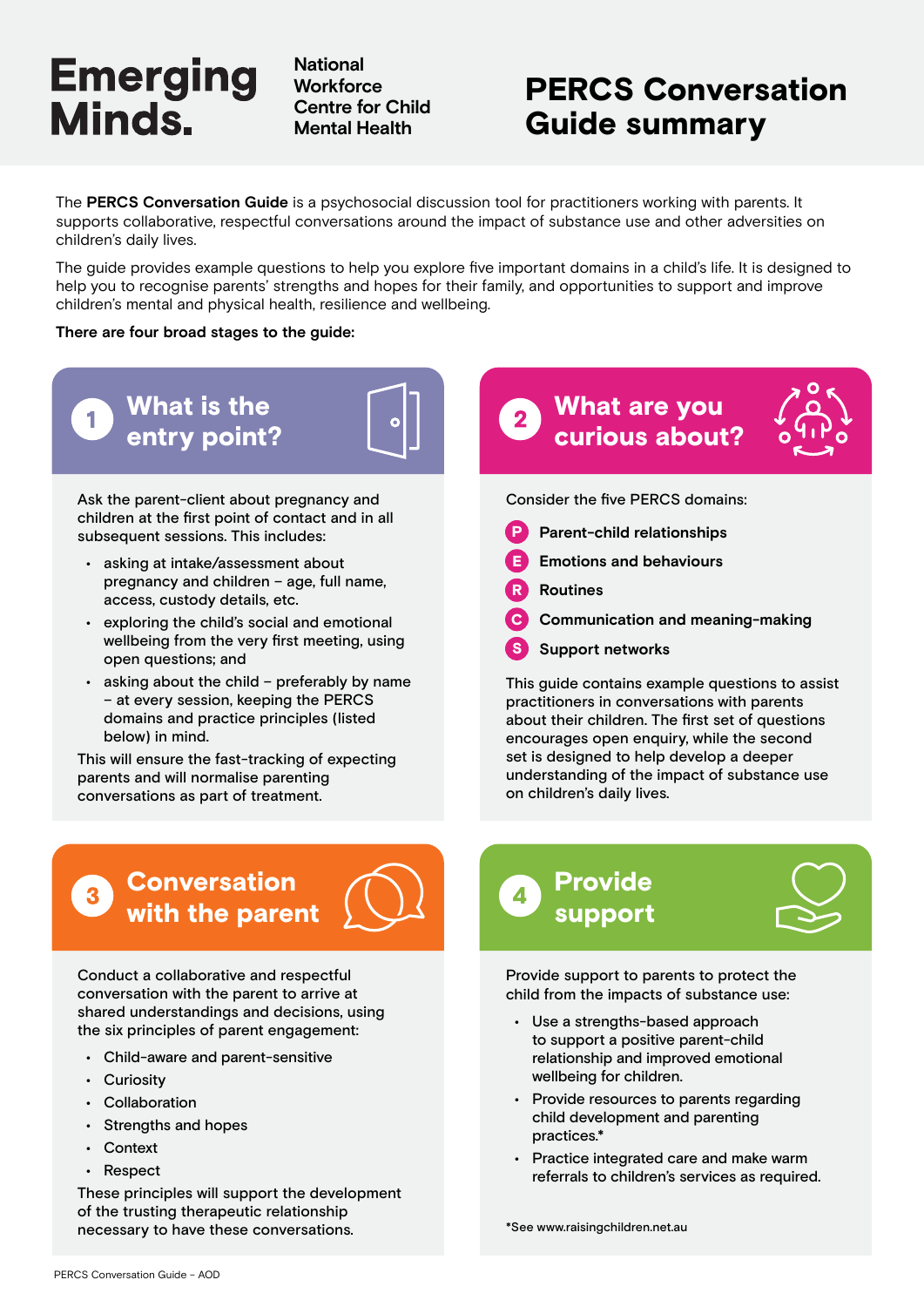**National Workforce Centre for Child Mental Health**

## PERCS Domains

This guide provides a pathway and example questions for exploring the five domains of a child's life.

### Parent-child relationship

A safe, secure, responsive and nurturing relationship between a child and their parent/caregiver is key to building resilience.

#### Practitioner's role

- Identify if/how parents feel/stay connected to their child.
- Promote parents' confidence and a positive parent-child relationship.



Tell me about (child's name). What's it like being their parent?



P

### **Emotions and** Practitioner's role **ASK** behaviours

Children need to feel loved, safe and confident that their emotions will be listened to and responded to in a nurturing way.

#### Practitioner's role

- Help parents to understand and be responsive to their child's emotions and behaviours.
- Support parents to develop a shared language.



How do you think (child's name) shows you when they are worried/ happy/sad?



Routines and rituals provide children with a stable base, especially in times of stress.

#### Practitioner's role

**Routines Financial Properties**<br>• Encourage parents to **ASK** create routines and predictability in their children's lives.



What sort of routines are important in your family?



### Communication and meaning-making

Respectful and effective communication can help children to express emotions and make meaning from experiences of adversity. This helps develop their resilience.

### Practitioner's role

- Support parents in understanding the impact of adult issues on their child.
- Guide parents in helping their children make sense of life events through questions and conversation.



What opportunities do you get to spend time talking with (child's name)?



### Support networks Practitioner's role (ASK

Safe and supportive networks outside the family can be key to a child's social and emotional wellbeing.

#### Practitioner's role

• Help parents to identify and develop a consistent, positive support network for their child.



Is there someone who can help you out with (child's name) when needed?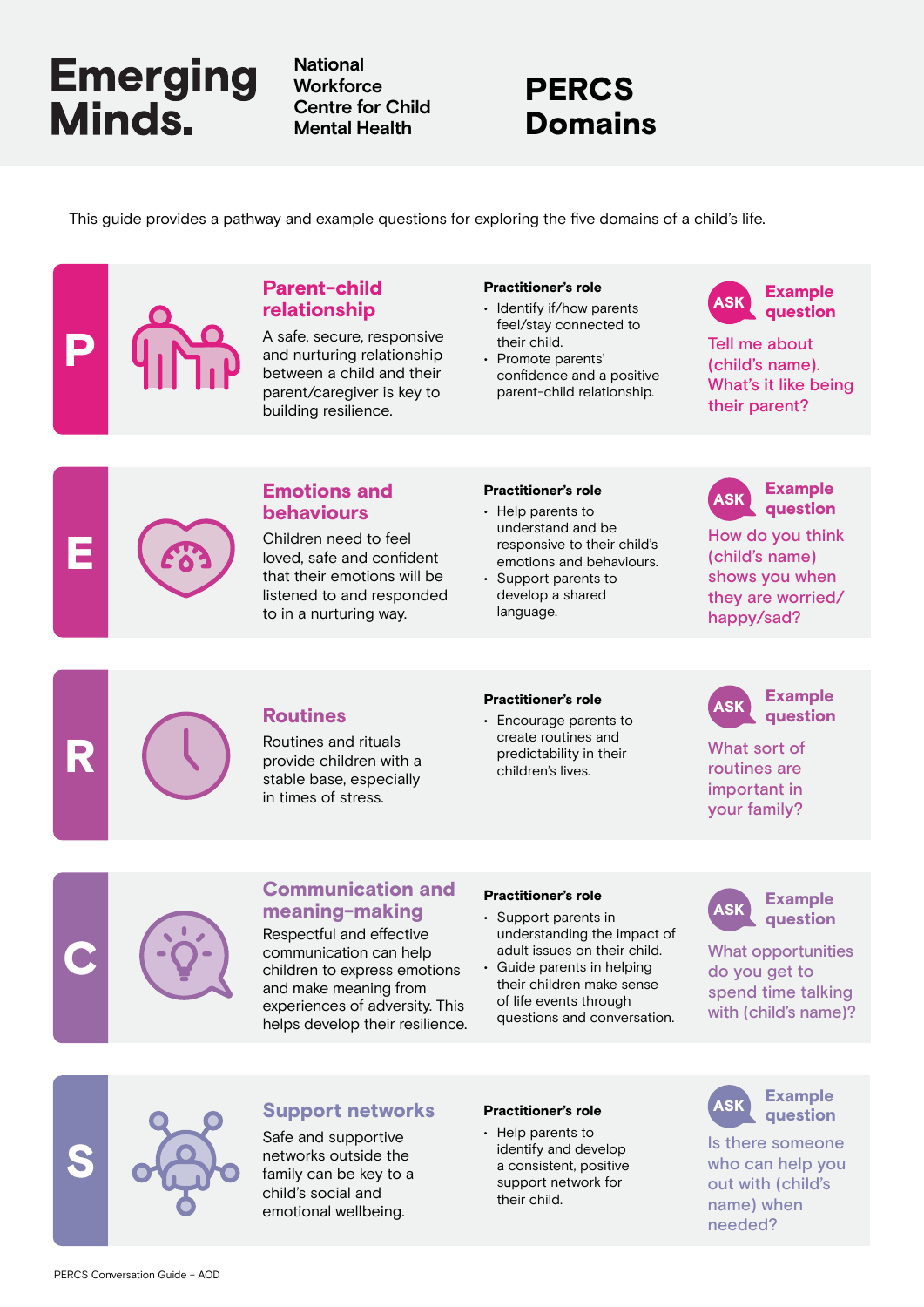**National Workforce Centre for Child Mental Health**

## Parent engagement principles

The PERCS Conversation Guide gives examples of ways to conduct conversations with parent-clients that are respectful and collaborative. A trusting relationship between practitioner and client is crucial in order for that to happen. The following principles are key in supporting the skills needed to build that relationship.

### Child-aware and parent-sensitive

A child-aware approach acknowledges and considers the experiences of the client's children, and avoids these children being 'invisible' to services. It recognises the role of those children in the client's life, even when the child never directly accesses the service.

A child-inclusive approach involves children in conversations about their social and emotional wellbeing where it is appropriate to do so.

A parent-sensitive approach identifies, acknowledges and validates clients who are parents and draws upon the parenting role as a central feature of meaning and motivation in their life. This includes being aware of stigma and attentive to the additional fear of judgment about parenting competence that clients may have experienced and which can complicate the development of a trusting therapeutic relationship.<sup>1,2,3,4</sup>

Evidence suggests that effective engagement of parent-clients involves paying attention to how a service is delivered, as much as what is delivered. In other words, the quality of the relationships between practitioners and clients is as important as the type of support or program provided.3,9



### **Curiosity**

A curious stance involves looking holistically at what is happening for the client. It involves gently exploring issues underlying substance use and the impacts of use on other areas of the client's life (or vice versa), including relationships and parenting.4,5,6,7

Being curious asks you to be mindful and sensitive of issues such as:

- trauma history, family and domestic violence, and housing instability and how they impact clients as parents
- stigma associated with substance use and how it can be a barrier to treatment, especially for parents
- the parent's potential fear of being judged
- being open about the limits of confidentiality whilst also being sensitive to the parent's fear that you may report them to child protection authorities
- reassuring parents that in the majority of cases child protection reports are not necessary
- the parent's previous experiences with child protection authorities, which may have made them angry or highly fearful of children being removed from their care
- the parent's own self-judgment. internal critic and sense of shame; and
- the parent's experiences of being parented themselves and intergenerational cycles.



### Respect

Respect considers each individual client's story, values, culture, perspectives, needs and plans, and recognises them as being the expert in their own lives. It also involves empathic, non- judgmental use of professional expertise that:

- is warm, genuine and transparent in order to build trust and a place of safety
- includes open and honest conversations around consent and mandated reporting
- seeks to empower parents through knowledge of the above
- acknowledges and validates the parenting status of clients, regardless of what shape it takes
- respects parents' knowledge and understanding of their own children and family
- is very mindful to avoid judging parents who are facing challenges; and
- views parents as more than just the challenges they face.<sup>1,6,8</sup>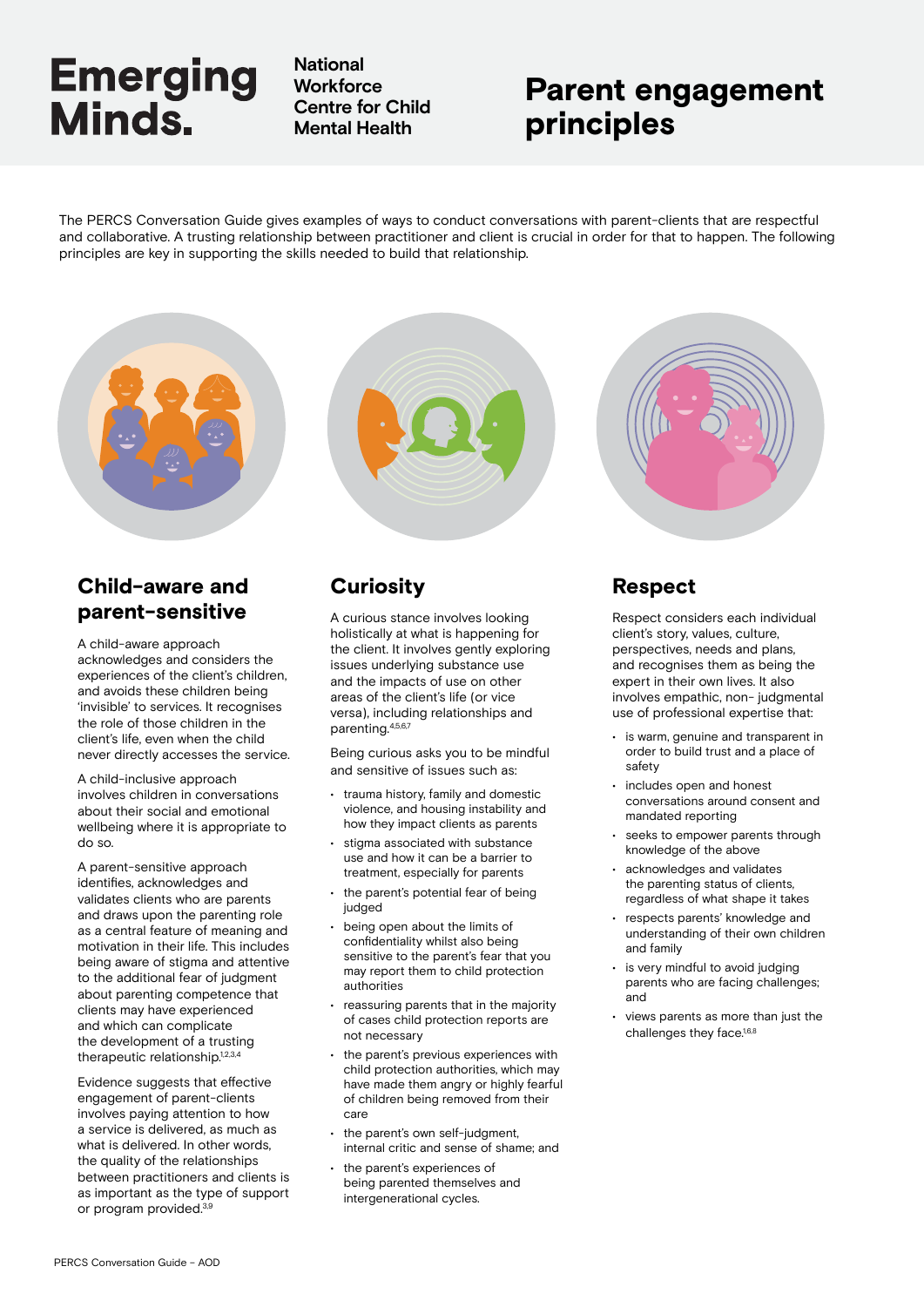

### **Contextual** understandings

This involves asking open questions about the client's situation to better understand the unique circumstances of each client's:

- family of origin
- current relationships and family/ kin/friendship supports
- child raising circumstances access, custody, shared care, kinship care
- employment/volunteering/study/ caring/other commitments
- culture and spiritual beliefs; and
- attitudes to parenting and childhood.

Contextual understandings are key to providing culturally competent service delivery that caters to children and families from diverse cultures.15,16



### Collaboration

Collaboration involves supporting parents to recognise their own strengths, resources and ways in which things are going well in regard to parenting.

It also involves empowering them to feel more confident and competent in their parenting, and providing them with choices, information and encouragement. Shared decisionmaking and the recognition of the client's right to self-direction, require relationships built on trust to facilitate meaningful participation.3,4,7,10

This involves the collaborative sharing of knowledge (the knowledge of the client in their own lives, and the knowledge of the professional in the field) in making joint decisions about factors that impact upon the client and their children.<sup>1,2,7,8,10,11,12</sup>

AOD practitioners can work collaboratively by:

- highlighting parents' expertise their knowledge and understandings of their own child
- empowering parents to make their own decisions based on their values, hopes and dreams for their family
- working on a care plan that includes the parent's and child's identified goals for their family
- supporting parents to build constructive relationships with child protection; and
- taking time to understand the child's perspective and hopes for their family.

Developing and actively maintaining trusted interagency relationships is important for both the individual practitioner and the organisation itself. Professionals and services that have reciprocal relationships with each other are in a position to respond to client's needs in a more holistic way.1,2,13,14



### Strengths and hopes

This involves identifying, highlighting, encouraging and building upon the hopes, strengths, efforts, capabilities and positive qualities of clients, and the resources available to them.

Practitioners should demonstrate a belief that the client, as a parent, wants the best for their children. Ask questions about parenting values that underly the hopes parents have for their children, and what is important to them in their relationship with their child.<sup>2,7,8,10,17</sup>

Empower parents to see how things are improving to build self-efficacy. Recognise that culture is a source of rich tradition, resilience and strength for parents and children, especially among Aboriginal and Torres Strait Islander people.

The National Workforce Centre for Child Mental Health (NWC) is funded by the Australian Government Department of Health under the National Support for Child and Youth Mental Health Program.



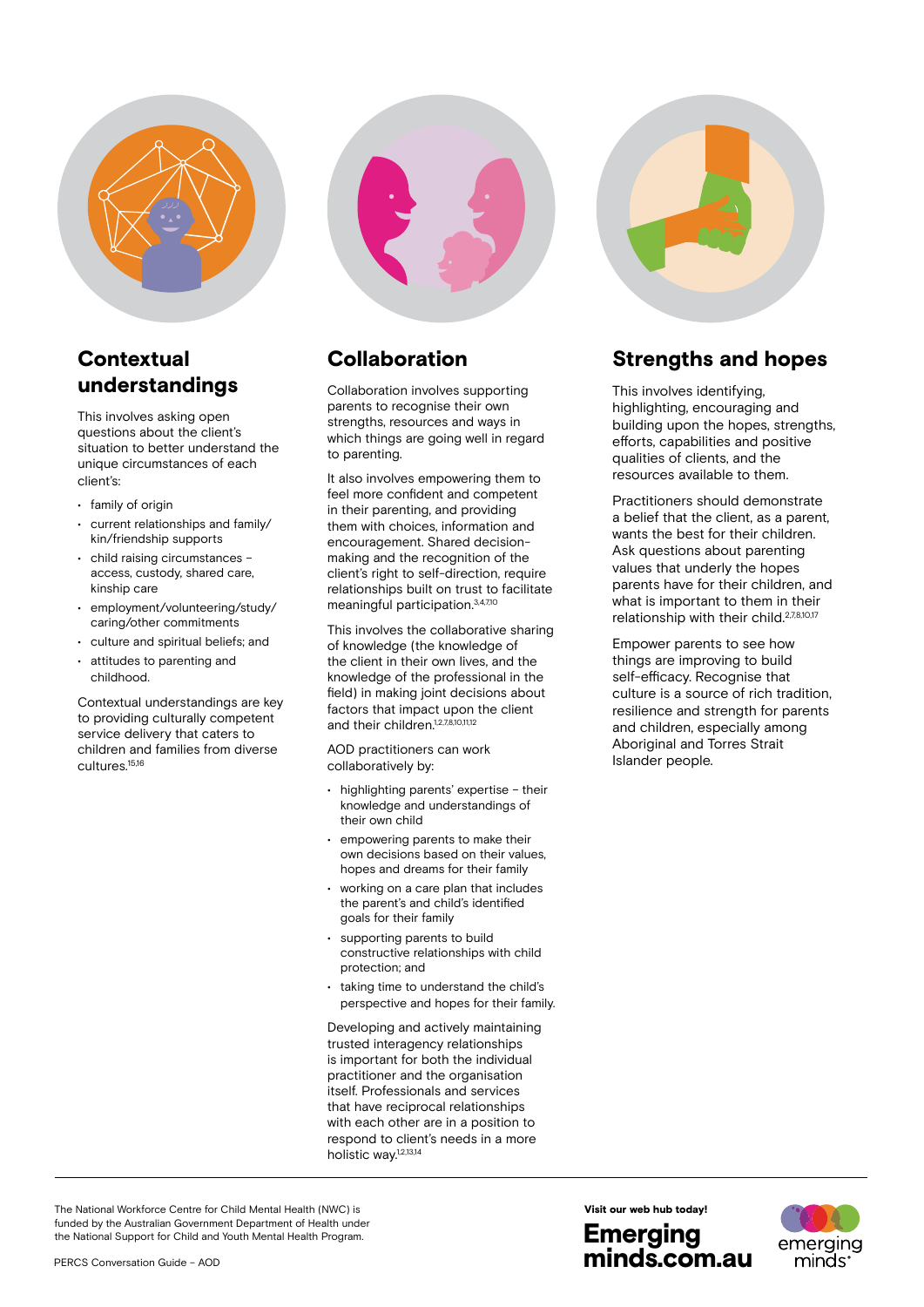### References

- 1. Centre for Community Child Health. (2010). *Engaging marginalised and vulnerable families* (Policy Brief No. 18). [Available here](https://www.rch.org.au/uploadedFiles/Main/Content/ccch/PB18_Vulnerable_families.pdf)
- 2. Fowler, C., Reid, S., Minnis, J., & Day, C. (2014). Experiences of mothers with substance dependence: Informing the development of parenting support. *Journal of Clinical Nursing, 23*(19-20), 2835-2843. [Available here](https://onlinelibrary.wiley.com/doi/abs/10.1111/jocn.12560).
- 3. Moore, T. G., McDonald, M., Sanjeevan, S., & Price, A. (2012). *Sustained home visiting for vulnerable families and children: A literature review of effective processes and strategies*. Prepared for Australian Research Alliance for Children and Youth. Parkville: Murdoch Children's Research Institute and The Royal Children's Hospital Centre for Community Child Health. [Available](https://www.rch.org.au/uploadedFiles/Main/Content/ccch/resources_and_publications/Home_visiting_lit_review_RAH_processes_final.pdf)  [here.](https://www.rch.org.au/uploadedFiles/Main/Content/ccch/resources_and_publications/Home_visiting_lit_review_RAH_processes_final.pdf)
- 4. Emerging Minds. (2017). *Let's talk about children ('Let's Talk'): A guide for professionals*. Adelaide: Emerging Minds. [Available here.](https://emergingminds.com.au/online-course/lets-talk-children/)
- 5. Sayal, K., Tischler, V., Coope, C., Robotham, S., Ashworth, M., Day, C., ... Simonoff, E. (2010). Parental help-seeking in primary care for child and adolescent mental health concerns: Qualitative study. *British*  Journal of Psychiatry, 197(6), 476-481. [Available here.](https://www.cambridge.org/core/journals/the-british-journal-of-psychiatry/article/parental-helpseeking-in-primary-care-for-child-and-adolescent-mental-health-concerns-qualitative-study/9B6CC258EF3CB34D9AA141442FF19876)
- 6. Reardon, T., Harvey, K., Baranowska, M., O'Brien, D., Smith, L., & Creswell, C. (2017). What do parents perceive are the barriers and facilitators to accessing psychological treatment for mental health problems in children and adolescents? A systematic review of qualitative and quantitative studies. *European Child and Adolescent Psychiatry, 26*(6), 623-647. [Available](https://pubmed.ncbi.nlm.nih.gov/28054223/)  [here.](https://pubmed.ncbi.nlm.nih.gov/28054223/)
- 7. Parenting Research Centre. (2010). *smalltalk manual*. Melbourne: PRC.
- 8. Rosengren, D. B. (2009). *Building motivational interviewing skills: A practitioner workbook (applications of motivational interviewing)*. New York: Guilford Press.
- 9. Centre for Community Child Health. (2007). *Effective community-based services* (Policy Brief No. 6). [Available here](https://www.rch.org.au/uploadedFiles/Main/Content/ccch/PB6_Effective_community_serv.pdf).
- 10. Emerging Minds. (2019). *Keeping child mental health in mind: A workforce development framework for supporting infants, children and parents*. Adelaide: Emerging Minds: National Workforce Centre for Child Mental Health. [Available here](https://emergingminds.com.au/our-work/workforce-development-framework/).
- 11. Seay, K. D., Iachini, A. L., DeHart, D. D., Browne, T., & Clone, S. (2017). Substance abuse treatment engagement among mothers: Perceptions of the parenting role and agency-related motivators and inhibitors. *Journal of Family Social Work, 20*(3), 196- 212. [Available here.](https://doi.org/10.1080/10522158.2017.1300113)
- 12. Miller, W., & Rollnick, S. (2012). *Motivational interviewing: Helping people change*. New York: Guilford Press.
- 13. Moore, T. G. (2016). *Towards a model of evidenceinformed decision-making and service delivery*. (CCCH Working paper No. 5). Parkville: Centre for Community Child Health, Murdoch Children's Research Institute. [Available here](https://www.rch.org.au/uploadedFiles/Main/Content/ccchdev/CCCH-Towards-a-model-of-evidence-informed-decisio-making-and-service-delivery-Tim-Moore-May2016.pdf).
- 14. Davis, H., Day, C., & Bidmead, C. (2002). *Working in partnership with parents: The parent adviser model*. London: Harcourt Assessment.
- 15. Soriano, G., Clark, H., & Wise, S. (2008). *Promising Practice Profiles final report*. Melbourne: Australian Institute of Family Studies. [Available here.](http://www3.aifs.gov.au/institute/cafcappp/evaluation/pubs/pppfinalreport.pdf)
- 16. Tilbury, C., Walsh, P., & Osmond, J. (2016). Child aware practice in adult social services: A scoping review. *Australian Social Work, 69*(3), 260-272. [Available here.](https://www.tandfonline.com/doi/full/10.1080/0312407X.2014.999101)
- 17. Price-Robertson, R., Olsen, G., Francis, H., Obradovic, A., & Morgan, B. (2016). *Supporting recovery in families affected by parental mental illness* (CFCA Practitioner Resource). Melbourne: Child Family Community Australia information exchange, Australian Institute of Family Studies. [Available here.](https://aifs.gov.au/cfca/publications/supporting-recovery-families-affected-parental-mental-illness)
- 18. Reupert, A., Maybery, D., & Morgan, B. (2015). The family-focused practice of primary care clinicians: A case of missed opportunities. *Journal of Mental Health, 24*(6), 357-362. [Available here.](https://research.monash.edu/en/publications/the-family-focused-practice-of-primary-care-clinicians-a-case-of-)

The National Workforce Centre for Child Mental Health (NWC) is funded by the Australian Government Department of Health under the National Support for Child and Youth Mental Health Program.

Emerging Visit our web hub today!

minds.com.au

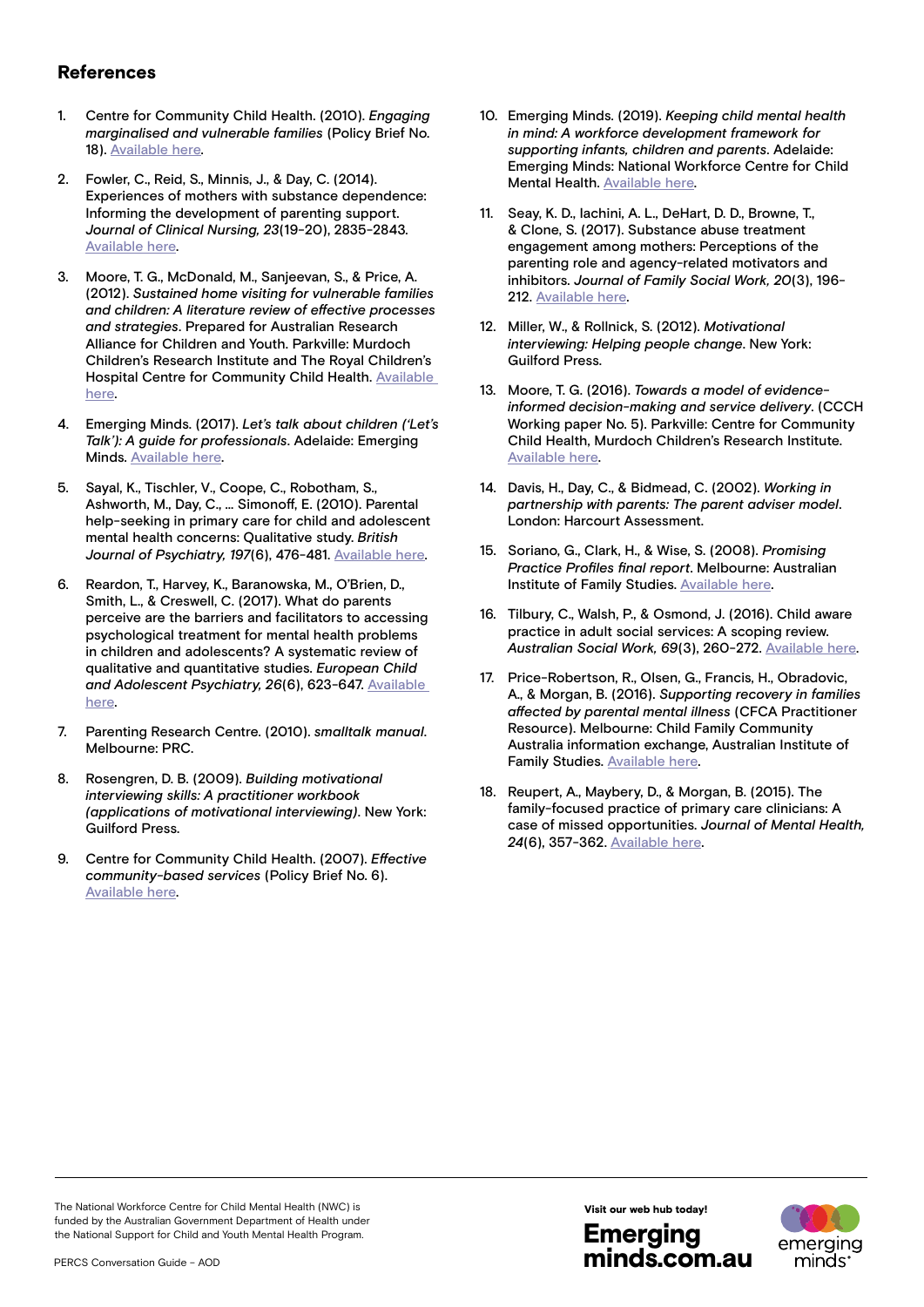**National Workforce Centre for Child Mental Health**

## PERCS Conversation Guide - example questions

to practice. They should be used with sensitivity, in conjunction with the six principles outlined in the guide summary.

This guide is not intended to be prescriptive. The order and emphasis given to each of the five domains should be tailored to suit your work context and the family's culture and circumstances.

You do not need to ask questions from every domain, every time. Instead, work on those areas that are relevant each session.

Trust may take a few sessions to develop, so questions can be revisited if necessary.

The language used in a guide only and should be adapted to suit the individual worker/client.

The parent's unique situation and level of stability should always be kept in mind when using this guide. It is crucial to think about what the parent is feeling at the end of these conversations, and to ensure they leave your sessions with a sense of hope.

We recommend completing the e-learning course [Parental substance use and child-aware practice](https://emergingminds.com.au/online-course/parental-substance-use-and-child-aware-practice-principles-and-practices/) before using this guide.



#### Engagement questions

Tell me about (child's name). What's it like being their parent? What sort of things do you enjoy doing together? (Prompt: What do you think [child's name] would say they enjoy doing with you the most?)

What tells you (child's name) is doing well? How can you tell when they are worried or not doing so well?

On a scale of 1-10, how do you think (child's name) would describe their relationship with you?

What would you like to see happening six months from now in your relationship with (child's name)?

#### Exploring impacts of substance use on the child

How would you describe yourself when you're using? How do you think (child's name) would describe you? What kind of positives around substance use are there for you as a parent?

What parts of the substance-use cycle would be most difficult for (child's name)? (I.e. scoring, intoxication, withdrawal, hanging out, etc.) As a parent, what would worry you about making changes to your substance use?

Have you noticed any differences in the way (child's name) has been relating to you? What do you think causes that to happen?

When there is stress or conflict with (child's name), what do you do? What do they do?



#### Engagement questions

What sort of things do you and (child's name) do together just for fun?

How do you know when (child's name) is doing well? How do you see their behaviour change, depending on how they feel? How do you think (child's name) shows you they are worried/ happy/sad? On a scale of 1-10, how confident are you that you understand their feelings and behaviours?

Can you describe what happens when (child's name) is acting up? I'm wondering how you feel when they do that?

Do you remember behaving in similar ways to (child's name) when you were little? And what did your parents do?

Has anybody else expressed any concerns about (child's name)'s behaviour?

#### Exploring impacts of substance use on the child

How do you think (child's name) is coping? What do you think they would notice when you have been using, or are experiencing the effects of substance use?

Do you think (child's name) has noticed that things are tough for you at the moment? How do you think they feel about what is happening? Do you think their understanding of what is happening is affecting their feelings?

What have you noticed that makes you think (child's name) is unhappy at child care/school?

Are there particular behaviours that you find hard to manage? How often is this behaviour an issue? Have you noticed a link between how you are feeling and how (child's name) is behaving? Can you tell me about that?

On a scale of 1-10, how confident do you feel in helping (child's name) to manage their emotions/behaviours? What have child protection told you they would like to see happening? Would it help your conversations with them if we worked on ways to understand and manage (child's name)'s emotions and behaviours?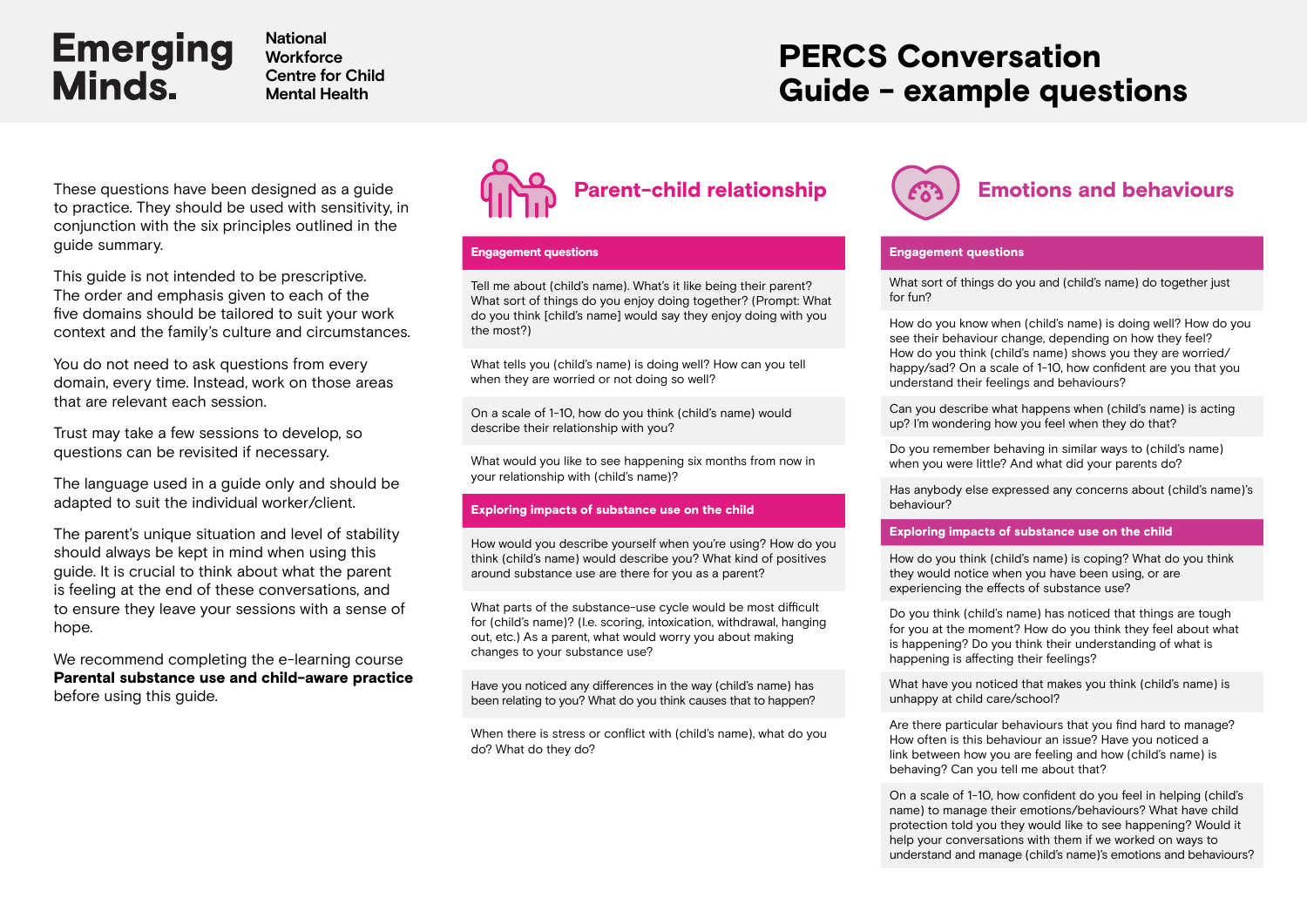

#### Engagement questions

What sort of routines are important in your family? Can you tell me what is working for you with sleeping and mealtime patterns? Do you have certain routines for those times? How do you involve (child's name) in organising the family's routines? Are there things you find challenging about any of these daily routines?

Can you give me an example of things that you do together and both enjoy?

Along with all the tasks related to caring for (child's name) and your household, what other commitments need to be fitted in?

Have there been any changes in routine recently? Any changes that have impacted on your household/family routines? (E.g. Have you moved house, had a relationship breakdown, lost your job/license, etc.)

How's school going? Does (child's name) get much homework?

#### Exploring impacts of substance use on the child

How do routines with (child's name) change around the cycle of substance use? (I.e. Scoring, intoxication, coming down, withdrawals, etc.) What about routines outside of the home – can you tell me how they change around substance use? (I.e. How does [child's name] get to/from school?)

What happens when it is more difficult to keep on top of things at home? How do you think (child's name) would describe those times?

What happens for (child's name) when you're not with them? Are there other people that know about their daily routines and can help?

How are the regular routines/activities affected when you are impacted by substance use? (E.g. Homework, meal times, sleep times, etc.) Are there ways that some of these routines could continue during these times? Is there anybody who can help out?

Do you have a plan for keeping your kids safe during the cycle of substance use? Would it help if we develop one so that you can show your child protection worker? How about we work on developing a plan with all the things that you need to demonstrate to child protection that you are doing during the week?



### Communication and meaning-making

#### Engagement questions

What are the best times for you and (child's name) to talk about things? For example, I find the best time to talk to my kids is in the car.

I'm wondering if you get much one-on-one time with (child's name)? Some parents talk about having 'time in' with their child, to give them time to share their thoughts and feelings.

How much do you talk with (child's name) as you are doing things with them, and about what is happening around them? (Even if they're non-verbal.)

What are some things (child's name) does to help you to understand what they need? (E.g. Throwing tantrums, whining, crying, slamming doors, shouting, withdrawing, etc.)

How important is it for (child's name) to share their thoughts and feelings with you? What might get in the way of this sharing? Some children like to write or draw in a journal about their feelings and the best thing that happened that day - do you think that's something that (child's name) might like to do?

#### Exploring impacts of substance use on the child

What changes might (child's name) have noticed as a result of/ related to the cycle of substance use? Do they talk to you about what they see? What do they say?<sup>1</sup>

What sometimes gets in the way of communicating with (child's) name)? What sense might they make of the changes that they notice in you related to AOD use?

(Prompt: What might they see in your face or behaviours, or hear in the tone of your voice?)

Can you think of ways you can you help (child's name) to make sense of what is happening to you and to them? Do you think that exploring this a bit more will be helpful in conversations with your child protection worker about the impacts of substance use on (child's name)?

Would it be helpful if we looked at age-appropriate ways to help reassure (child's name) and keep them safe when you are unwell due to substance use, just so they know they're not to blame?

Would it be helpful if we regularly went over all the things that child protection need you to do so that you feel a bit more empowered when talking to them? It might help you from going blank, and it will also be a great opportunity for us to see how things are improving.



#### Engagement questions

How supported do you feel? Do you have any family or friends that you can rely on when you need help? What sorts of things do they do that help you to feel supported? Who does (child's name) enjoy spending time with?

Do you belong to any community groups, such as playgroups, children's centres, sports clubs, etc.? What about (child's name) – do they do any after-school activities?

How does (child's name) get along with/play with other children? Do they have a close friend or group of friends? Do you think (child's name) would be able to talk to them if they had worries? What makes you think this?

What does (child's name) say they enjoy the most/least about school? How are they going with school work? On a scale of 1-10, how confident do you think (child's name) is in their learning? How would you describe your relationship with the teachers at the school? Do you meet with them?

#### Exploring impacts of substance use on the child

Do you talk to anybody else about your problems with alcohol/drug use? Could those people be part of a plan for when you need support?

Is there someone who would talk to you if they noticed that (child's name) was worried or concerned? Who would tell you if they noticed you were not going so well?

Tell me about the types of things that you do before, during or after substance use to make sure (child's name) is safe and routines continue? How do you support (child's name) to continue with the usual activities at home? What about afterschool activities? Have you got a plan for them to get to and from them safely at times when you are unwell?

Would it be helpful if we developed a safety plan for (child's name) for times when you are unwell or have lapsed?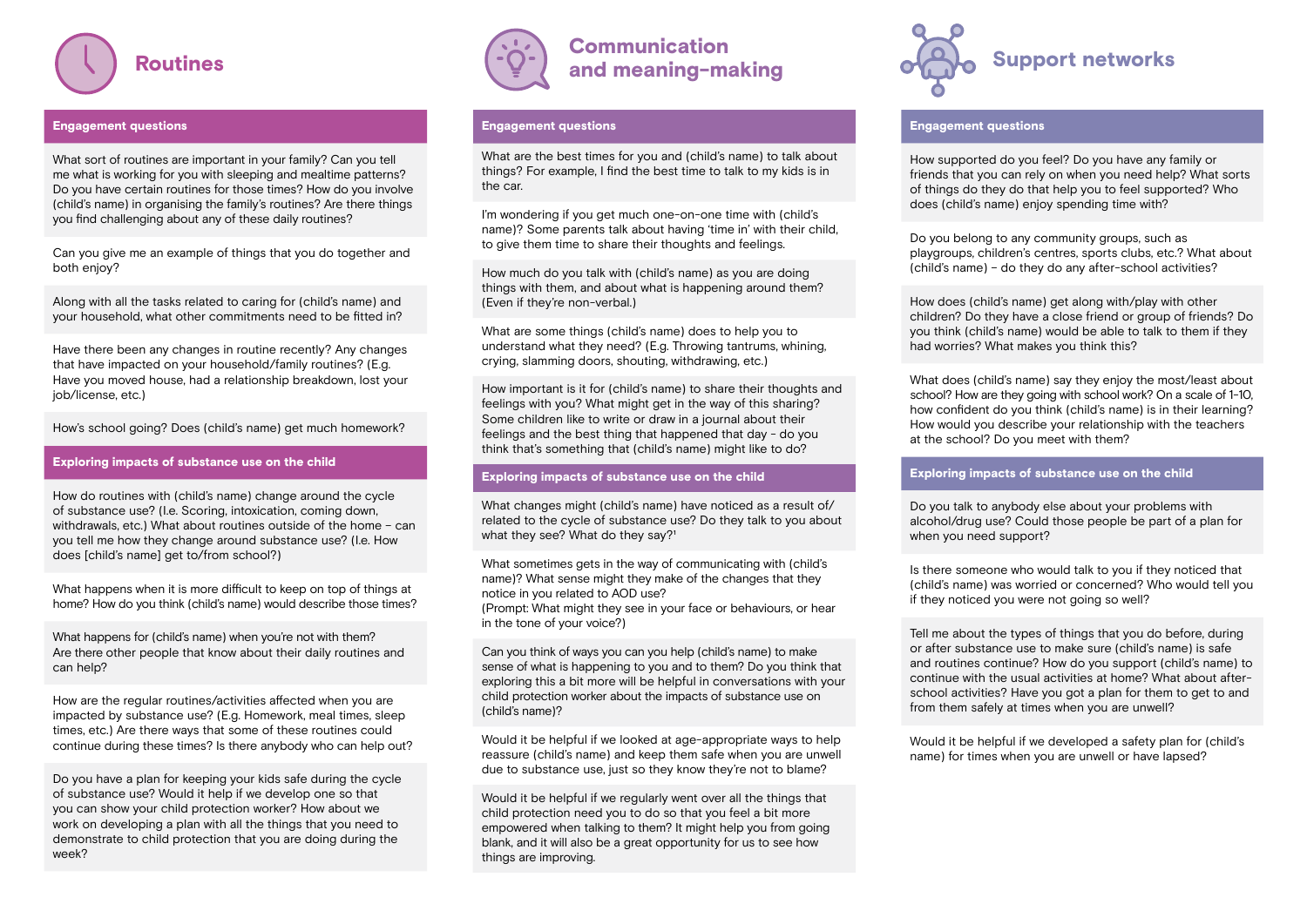### Further resources

<sup>1</sup> Ruby's Dad – A story about living with a parent who is a **heavy drinker** – [www.emergingminds.com.au/resources/](https://emergingminds.com.au/resources/rubys-dad-story-living-parent-heavy-drinker/) [rubys-dad-story-living-parent-heavy-drinker/](https://emergingminds.com.au/resources/rubys-dad-story-living-parent-heavy-drinker/)

**While I'm Away app** – www.[emergingminds.com.au/](https://emergingminds.com.au/resources/while-im-away-app/) [resources/while-im-away-app/](https://emergingminds.com.au/resources/while-im-away-app/)

**Child 360 app** – www.[emergingminds.com.au/resources/](https://emergingminds.com.au/resources/child360-app/) [child360-app/](https://emergingminds.com.au/resources/child360-app/)

**About 'care plans'** – [www.copmi.net.au/parents/helping](http://www.copmi.net.au/parents/helping-my-child-and-family/care-plans)[my-child-and-family/care-plans](http://www.copmi.net.au/parents/helping-my-child-and-family/care-plans)

**Talking about mental illness with your child** – [www.copmi.](http://www.copmi.net.au/parents/helping-my-child-and-family/talking-about-mental-illness) [net.au/parents/helping-my-child-and-family/talking](http://www.copmi.net.au/parents/helping-my-child-and-family/talking-about-mental-illness)[about-mental-illness](http://www.copmi.net.au/parents/helping-my-child-and-family/talking-about-mental-illness)

**Your child's support networks** – [www.copmi.net.au/](http://www.copmi.net.au/parents/helping-my-child-and-family/your-childs-support-networks) [parents/helping-my-child-and-family/your-childs](http://www.copmi.net.au/parents/helping-my-child-and-family/your-childs-support-networks)[support-networks](http://www.copmi.net.au/parents/helping-my-child-and-family/your-childs-support-networks)

**Baby care plan template** – www.[emergingminds.com.au/](https://emergingminds.com.au/resources/baby-care-plan-template/ ) [resources/baby-care-plan-template/](https://emergingminds.com.au/resources/baby-care-plan-template/ )

**Care plan template – for children and young people** – www[.emergingminds.com.au/resources/care-plan](https://emergingminds.com.au/resources/care-plan-template-kids-young-people/ )[template-kids-young-people/](https://emergingminds.com.au/resources/care-plan-template-kids-young-people/ )

**Communicating with your baby during 'tough times'** – www.[emergingminds.com.au/resources/communicating](https://emergingminds.com.au/resources/communicating-with-your-baby-during-adversity-or-tough-times/)[with-your-baby-during-adversity-or-tough-times/](https://emergingminds.com.au/resources/communicating-with-your-baby-during-adversity-or-tough-times/)

**Communicating with your primary school-aged child during 'tough times'** – [www.emergingminds.com.au/](https://emergingminds.com.au/resources/communicating-with-your-primary-school-age-child-during-adversity-or-tough-times/) [resources/communicating-with-your-primary-school-age](https://emergingminds.com.au/resources/communicating-with-your-primary-school-age-child-during-adversity-or-tough-times/)[child-during-adversity-or-tough-times/](https://emergingminds.com.au/resources/communicating-with-your-primary-school-age-child-during-adversity-or-tough-times/)

**Communicating with your teenager during 'tough times'**

– www.[emergingminds.com.au/resources/communicating](https://emergingminds.com.au/resources/communicating-with-your-teenager-during-adversity-or-tough-times/)[with-your-teenager-during-adversity-or-tough-times/](https://emergingminds.com.au/resources/communicating-with-your-teenager-during-adversity-or-tough-times/)

**Communicating with your toddler during 'tough times'** – www.[emergingminds.com.au/resources/communicating](https://emergingminds.com.au/resources/communicating-with-your-toddler-during-adversity-or-tough-times/)[with-your-toddler-during-adversity-or-tough-times/](https://emergingminds.com.au/resources/communicating-with-your-toddler-during-adversity-or-tough-times/)

**My child's care plan** – www[.emergingminds.com.au/](https://emergingminds.com.au/resources/my-childs-care-plan/) [resources/my-childs-care-plan/](https://emergingminds.com.au/resources/my-childs-care-plan/)

**Online training** – www[.emergingminds.com.au/training/](https://emergingminds.com.au/training/online-training/) [online-training/](https://emergingminds.com.au/training/online-training/)

**Fact sheets** – www.[beyou.edu.au/fact-sheets](https://beyou.edu.au/fact-sheets)

**Child development** – www[.beyou.edu.au/fact-sheets/](https://beyou.edu.au/fact-sheets/development/child-development) [development/child-development](https://beyou.edu.au/fact-sheets/development/child-development)

**Resources** – www.[kidsafesa.com.au/resources/](https://kidsafesa.com.au/resources/)

**Communication tips** – www.[kidshelpline.com.au/parents/](https://kidshelpline.com.au/parents/issues/communication-tips) [issues/communication-tips](https://kidshelpline.com.au/parents/issues/communication-tips)

**Helping kids identify and express feelings** – www[.kidshelpline.com.au/parents/issues/helping-kids](https://kidshelpline.com.au/parents/issues/helping-kids-identify-and-express-feelings)[identify-and-express-feelings](https://kidshelpline.com.au/parents/issues/helping-kids-identify-and-express-feelings)

**Raising Children Network** – www.[raisingchildren.net.au/](https://raisingchildren.net.au/)

#### **Family routines: How and why they work** –

www[.raisingchildren.net.au/babies/family-life/routines](https://raisingchildren.net.au/babies/family-life/routines-rituals/family-routines#children-why-routines-are-good-for-them-nav-title)[rituals/family-routines#children-why-routines-are-good](https://raisingchildren.net.au/babies/family-life/routines-rituals/family-routines#children-why-routines-are-good-for-them-nav-title)[for-them-nav-title](https://raisingchildren.net.au/babies/family-life/routines-rituals/family-routines#children-why-routines-are-good-for-them-nav-title)

**School age (5-8 years)** – www.[raisingchildren.net.au/](https://raisingchildren.net.au/school-age) [school-age](https://raisingchildren.net.au/school-age)

**School age: School and learning - [www.raisingchildren.](https://raisingchildren.net.au/school-age/school-learning)** [net.au/school-age/school-learning](https://raisingchildren.net.au/school-age/school-learning)

**Toddlers: Behaviour** – www[.raisingchildren.net.au/](https://raisingchildren.net.au/toddlers/behaviour) [toddlers/behaviour](https://raisingchildren.net.au/toddlers/behaviour)

**Parent easy guides** – www.[parenting.sa.gov.au/easy](https://parenting.sa.gov.au/easy-guides)[guides](https://parenting.sa.gov.au/easy-guides)

**Parenthub** – [www.parenthub.com.au](https://www.parenthub.com.au)

The National Workforce Centre for Child Mental Health (NWC) is funded by the Australian Government Department of Health under the National Support for Child and Youth Mental Health Program.



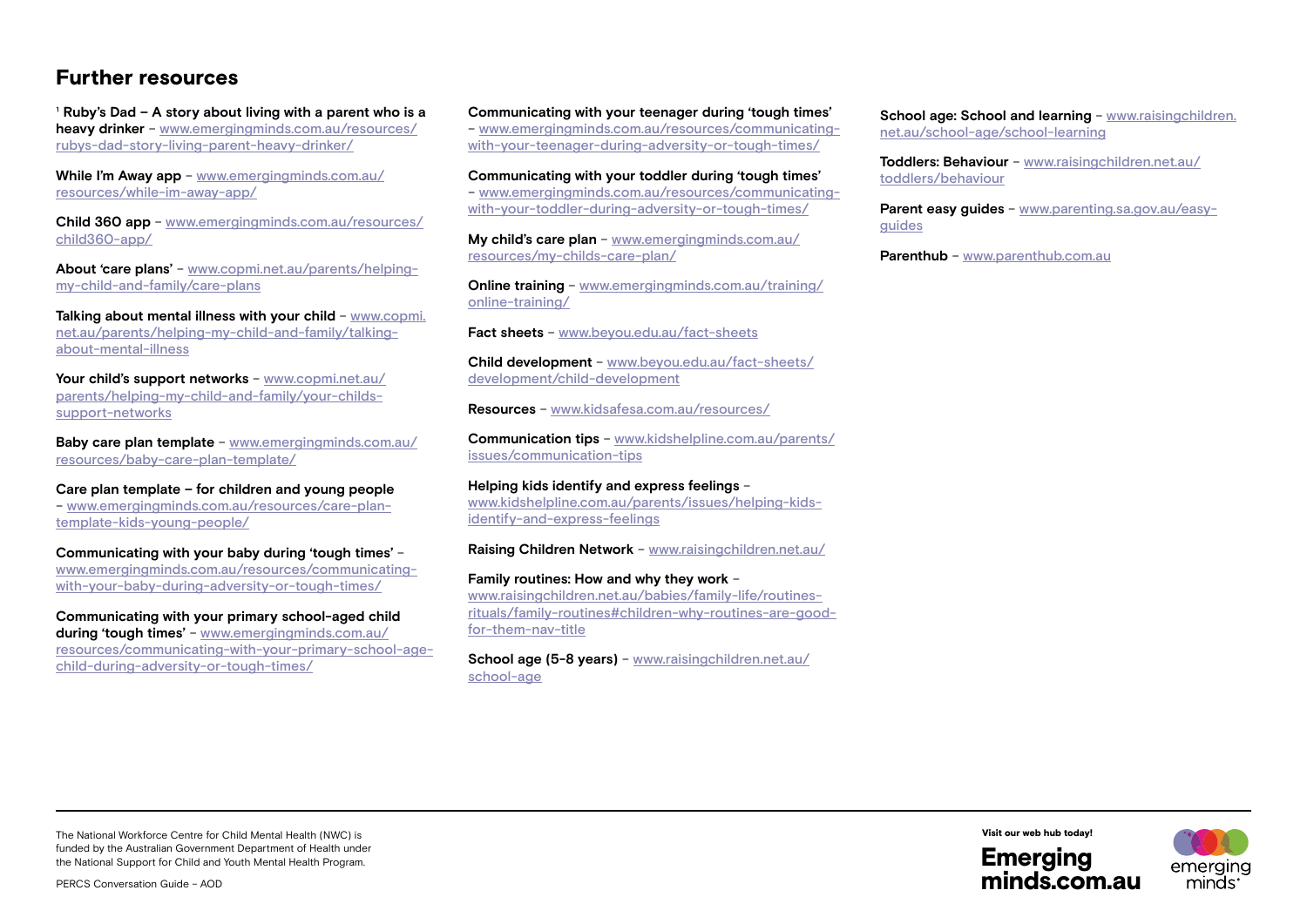**National Workforce Centre for Child Mental Health**

## PERCS Conversation Guide for working with substance use in pregnancy - example questions

to practice. They should be used with sensitivity, in conjunction with the six principles outlined in the guide summary.

This guide is not intended to be prescriptive. The order and emphasis given to each of the five domains should be tailored to suit your work context and the client's family's culture and circumstances.

You do not need to ask questions from every domain, every time. Instead, work on those areas that are relevant each session.

Trust may take a few sessions to develop, so questions can be revisited if necessary.

The language used in a guide only and should be adapted to suit the individual worker/client.

The parent's unique situation and level of stability should always be kept in mind when using this guide. It is crucial to think about what the parent is feeling at the end of these conversations, and to ensure they leave your sessions with a sense of hope.

We recommend completing the e-learning course [Parental substance use and child-aware](https://emergingminds.com.au/online-course/parental-substance-use-and-child-aware-practice-principles-and-practices/)  **[practice](https://emergingminds.com.au/online-course/parental-substance-use-and-child-aware-practice-principles-and-practices/)** before using this quide.



#### Engagement questions

How is the pregnancy going for you?

How do you feel about becoming a parent/meeting your new baby?

Can you feel the baby kicking yet?

Have you found out the baby's sex?

Have you thought of any names yet?

Have you had any thoughts about how you will feed your baby? Tell me more about that: what information have you received?

What are your thoughts about breastfeeding?

Do your other children know that you are pregnant?

It's normal for older children to be unsettled by the arrival of a new baby. Have they asked you much about whether things will change for them when the baby arrives?

Have (children's names) shared their thoughts about how the new baby might affect their relationship with you and the time they are able to spend with you?

#### Exploring impacts of substance use

It's really great that you have had the courage to come here today. It can be hard for a pregnant/breastfeeding person to come to an AOD service. Can you tell me a bit about what's going on for you at the moment?

There is no known safe amount of alcohol you can consume during pregnancy or breastfeeding, but it's never too late to stop or cut down. By coming here today you have taken a really brave first step. (Prompt: Screen with Audit C.<sup>1</sup>)

What have you tried so far to help manage your substance use?

Are there any other issues that impact on safety for you and the baby (i.e. family and domestic violence, housing instability)?

It's best to quit smoking as early as possible in pregnancy, but quitting or cutting down at any time will have a healthier outcome for your baby. Some of the nicotine replacement therapies are safe to use during pregnancy – how do you feel about exploring these?

I hear you're not ready just yet, but if you were going to change your drinking, what would be a reason to change and who would help?



#### Engagement questions

How have you been feeling lately?

Have you noticed any changes in your mental/emotional health since you have been pregnant?

Changes in hormones might make you feel more emotional at times. How comfortable would you be talking with your GP about that? Not all GPs have the same level of skill/experience with perinatal depression/anxiety, so if you're not comfortable talking with your GP, you can call the PANDA helpline (link below) to find out who they recommend.

How do you feel about signing up for the Ready to COPE program (Centre of Perinatal Excellence)? They will send you fortnightly emails about the stages of pregnancy and tips and advice about how you might be feeling.

What sort of things do you like doing that might help you to manage your feelings/emotions? Did you know there are links between the food we eat and how it affects our mood? Would you be interested in some more information on that?

It is normal for babies to go through periods of being unsettled. but this can be tough to manage at times. Have you thought about what you might do when you need a break? Is there someone you could contact to come over and help?

#### Exploring impacts of substance use

What sort of things are you doing to manage substance use/ cravings? Have you found the cravings have become stronger or weaker since you fell pregnant?

How have you felt about substance use/smoking? Has pregnancy made it harder or easier to cut down? Do you know what sort of feelings make it more likely that you will want to use/smoke?

Have there been any other specific stressors or major events in your life lately? With all that you have been through, it's not surprising that you have been stressed. What can we do to best support you?

Seeking support is itself a form of resilience – what do you think prompted you to access support at this time? (Prompt: Could it be that it shows your care for your baby?)

Drinking is sometimes a way to cope with the impact of past trauma. This can make it difficult to imagine cutting back on alcohol intake. If you were to quit now or cut back on drinking, what supports might help you to cope emotionally on a day-to-day basis?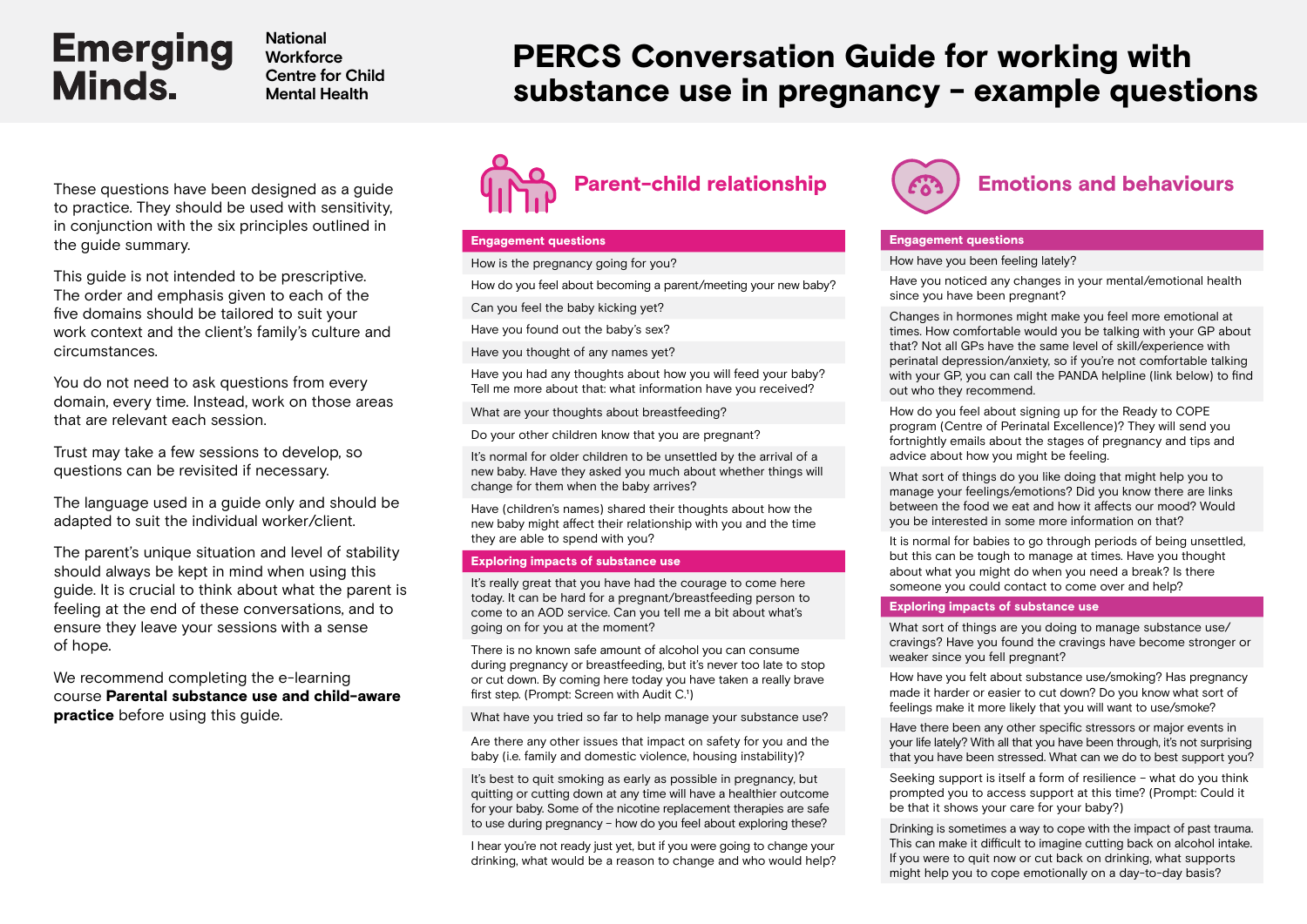

#### Engagement questions

Are you connected to pregnancy care yet? I can help you with that right now if you like?

Are there other things that you try to do to keep healthy while you are pregnant?

How do you feel about writing up a daily routine to remind you to do things that nurture you, such as journaling/practicing gratitude, meditation, listening to music, exercise, getting out into nature, etc.?

How are your eating/sleeping habits? Babies tend to have their own routines but will also adapt to different routines. Have you thought about what routines you will have around caring for your baby?

Do (children's names) have regular routines at home, such as a set bed and meal times?

Sticking to routines as much as possible during times of change can be really helpful for children's mental health. Have you had time to consider how your older children's routines might change when your new baby arrives?

#### Exploring impacts of substance use

It's good to start attending regular pregnancy care appointments as early as possible. Would you like some help setting those up before you go today?

You don't have to wait until you have stopped using to organise antenatal appointments - we can find out about these now, and they can also offer medical treatment to help you quit.

How is your living situation otherwise? Are there other issues that make it difficult for you to establish safe routines for yourself e.g. accommodation/financial/relationship problems?

Are there other things we can work on/help you with to ensure things are more stable for you for when baby is born? Do you have a plan for how to keep you and your children safe around the cycle of substance use? Would it help if we develop one so that you can show your child protection worker? How about we work on developing a plan with all the things that you need to demonstrate to child protection that you are doing during the week?



### Communication and meaning-making

#### Engagement questions

Do you have anybody you can talk to?

Are you comfortable talking with your partner about the pregnancy?

How are you going talking with your midwife/doctor? Do you feel like you are getting the information you need? Have you been able to share any concerns you have with them?

Have you had a chance to talk with your other children about the new baby's arrival and how they feel about it?

In the second half of pregnancy, babies respond positively to the sound of their parents' voices. Are there ways you communicate with your baby currently? We also know that often, babies are sensitive to the emotions of those around them. Have you thought about how you will communicate feelings with your child as they grow?

#### Exploring impacts of substance use

How supportive is your partner in helping you quit? Are you able to talk with them about making changes to your substance use?

Has your partner stopped using to support you?

What sort of things are you doing to support your partner to quit while they're pregnant? Are you also taking a 'pregnant pause'?<sup>2</sup>

Are you OK if I call your support person/family member to chat about how we might all work together to best support you?



#### Engagement questions

Do you have anybody around you that you can rely on to support you?

Do you have a GP that you trust and feel comfortable with?

What about pregnancy care/antenatal care? Have you started having those appointments yet?

Have you tried a SMART Recovery group<sup>3</sup> or AA/NA? It might be helpful for you to join a group for added support. We could also look for a Circle of Security group if you like? They are all about building strong bonds with children and helping them to build secure relationships.

There is an app for online support called the Daybreak App.<sup>5</sup> It's a social networking app for people who are trying to cut down or quit substance use. If you think that would be helpful, I can give you the link.

#### Exploring impacts of substance use

Are you worried about accessing pregnancy care while you are still using?

Antenatal care in early pregnancy improves outcomes for you and your baby, and you don't need to have stopped using to access services. Can I help you to organise access to pregnancy care?

You're not alone in this; we work with many people in situations similar to yours. If you would like, we can put together a care plan<sup>4</sup> just for you, which might help you feel better supported.

Have you thought much about what types of supports you'll need once the baby arrives? Do you have somebody who can be there for you and the baby at birth? Shall we look at what other supports are available in your area for when your baby arrives?

How about if we make additional appointments and phone calls for support over the next couple of weeks while you're trying to cut down/stop?